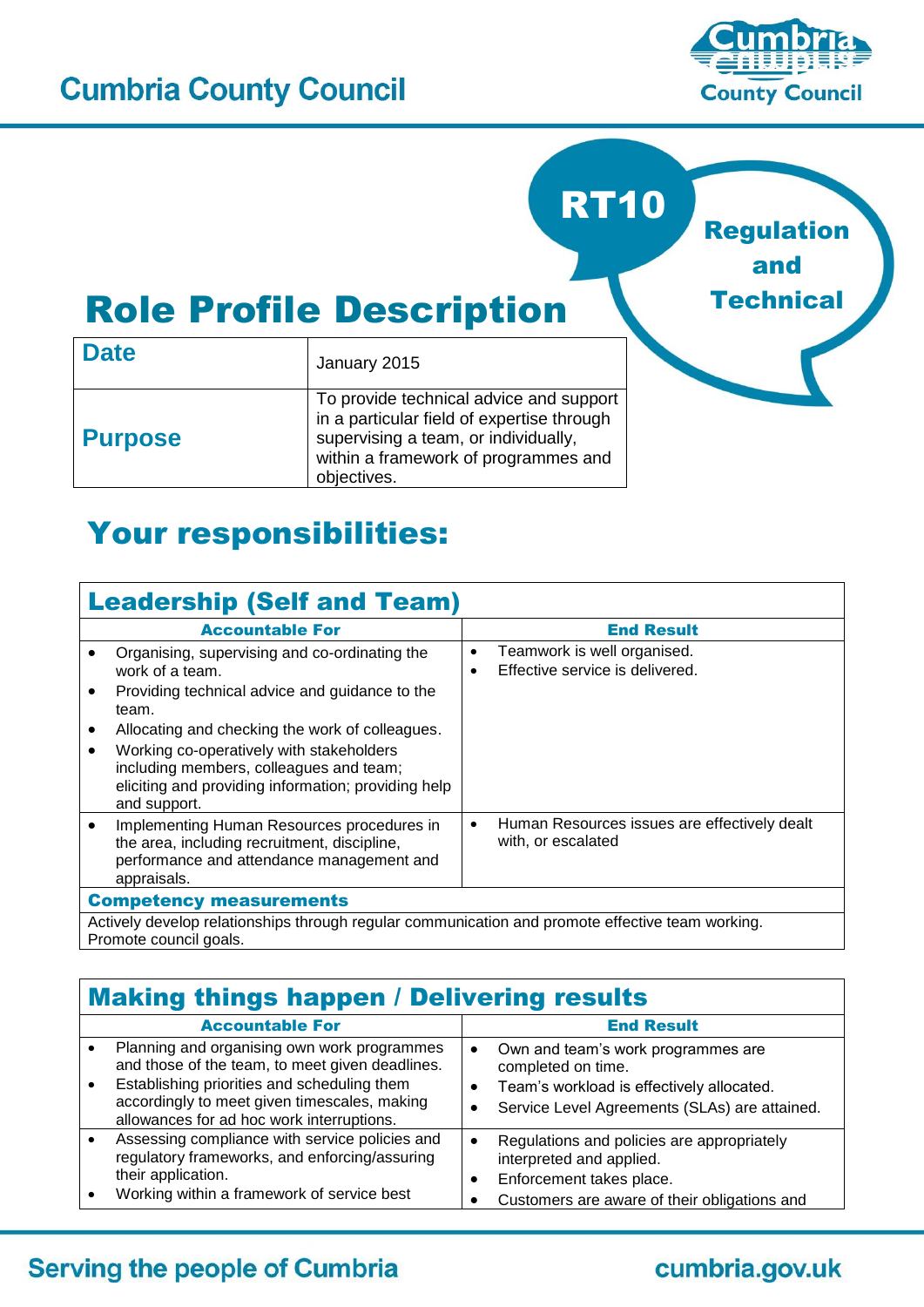|                                                                                                             | practice and procedures, and relevant<br>professional practice/standards and legislative<br>guidelines.                                                                                                                  |                        | any actions needed for compliance.                                                                                                                                                                                             |  |
|-------------------------------------------------------------------------------------------------------------|--------------------------------------------------------------------------------------------------------------------------------------------------------------------------------------------------------------------------|------------------------|--------------------------------------------------------------------------------------------------------------------------------------------------------------------------------------------------------------------------------|--|
|                                                                                                             | Preparing and presenting/delivering reports on<br>issues, work programmes and service initiatives.<br>Receiving and clarifying work instructions from<br>management; reporting conclusions; advising on<br>implications. | $\bullet$<br>$\bullet$ | Input to reports and ensure reports are<br>completed on time to set procedures.<br>There is a clear summary of issues, progress,<br>and implications.<br>Management is informed appropriately<br>Work objectives are achieved. |  |
|                                                                                                             | Acting as an 'Expert Witness' on behalf of the<br>service.                                                                                                                                                               | ٠                      | The service is appropriately represented in legal<br>and other matters.<br>The service reputation is safeguarded and<br>enhanced.                                                                                              |  |
|                                                                                                             | Determining the data required to assess given<br>problems; reviewing the analyses and deriving<br>conclusions to inform solutions.                                                                                       | $\bullet$<br>$\bullet$ | Data needed is clearly defined.<br>Required data is available.<br>Useful conclusions are reached.<br>Clear options and recommendations are put<br>forward.                                                                     |  |
| <b>Competency measurements</b>                                                                              |                                                                                                                                                                                                                          |                        |                                                                                                                                                                                                                                |  |
| Use sound judgement by weighing up different options to arrive at the best solution based on time, cost and |                                                                                                                                                                                                                          |                        |                                                                                                                                                                                                                                |  |
|                                                                                                             | quality.                                                                                                                                                                                                                 |                        |                                                                                                                                                                                                                                |  |

Use direct persuasion.

| <b>Service Improvement and innovation</b>                                                                                               |                                                                                                                                                                                                                                                                        |                             |                                                                                                                                                                                                |
|-----------------------------------------------------------------------------------------------------------------------------------------|------------------------------------------------------------------------------------------------------------------------------------------------------------------------------------------------------------------------------------------------------------------------|-----------------------------|------------------------------------------------------------------------------------------------------------------------------------------------------------------------------------------------|
|                                                                                                                                         | <b>Accountable For</b>                                                                                                                                                                                                                                                 |                             | <b>End Result</b>                                                                                                                                                                              |
|                                                                                                                                         | Designing solutions to given problems/situations,<br>planning their implementation and managing<br>their delivery, within a specific field of expertise.<br>Designing solutions from a theoretical base for<br>varied problems; seeking guidance on complex<br>issues. | ٠<br>$\bullet$<br>$\bullet$ | Sound, practical solutions, schemes and<br>systems are designed.<br>Solutions are successfully implemented.<br>Professional/regulatory standards and service<br>guidelines/procedures are met. |
|                                                                                                                                         | Making recommendations for improvement.<br>Cooperating with change.                                                                                                                                                                                                    |                             | Improvements are identified and implemented.                                                                                                                                                   |
| <b>Competency measurements</b>                                                                                                          |                                                                                                                                                                                                                                                                        |                             |                                                                                                                                                                                                |
| Look ahead - anticipate obstacles and take action to avoid crisis.<br>Think ahead to identify opportunities to achieve better outcomes. |                                                                                                                                                                                                                                                                        |                             |                                                                                                                                                                                                |

# Managing resources

|                                                                                                               | <b>Accountable For</b>                                                                                                                                                                                                                                                                                                                                                    |                                  | <b>End Result</b>                                                                                                                                                                                                                                                        |  |
|---------------------------------------------------------------------------------------------------------------|---------------------------------------------------------------------------------------------------------------------------------------------------------------------------------------------------------------------------------------------------------------------------------------------------------------------------------------------------------------------------|----------------------------------|--------------------------------------------------------------------------------------------------------------------------------------------------------------------------------------------------------------------------------------------------------------------------|--|
|                                                                                                               | Planning, organising and controlling given<br>projects/work programmes to achieve defined<br>targets within given budgets project scope and<br>PIs/SLAs measures.<br>Contributing to the planning of expenditure for<br>the team, site or projects.<br>Monitoring and controlling elements of delegated<br>budgets and assisting in accessing funds from<br>other Bodies. | $\bullet$<br>٠<br>٠<br>$\bullet$ | Work is completed to set standards,<br>Performance Indicators (PIs), specifications and<br>guidelines.<br>Targets are achieved (technical, cost, outputs,<br>resources).<br>Policies/contractual obligations are met.<br>Resources are used efficiently and effectively. |  |
| <b>Competency measurements</b>                                                                                |                                                                                                                                                                                                                                                                                                                                                                           |                                  |                                                                                                                                                                                                                                                                          |  |
| Deliver and contribute to realistic estimates and plans, monitor resources against key targets and hold their |                                                                                                                                                                                                                                                                                                                                                                           |                                  |                                                                                                                                                                                                                                                                          |  |
| team to account.                                                                                              |                                                                                                                                                                                                                                                                                                                                                                           |                                  |                                                                                                                                                                                                                                                                          |  |
|                                                                                                               | Prioritise own and teams day to day work.                                                                                                                                                                                                                                                                                                                                 |                                  |                                                                                                                                                                                                                                                                          |  |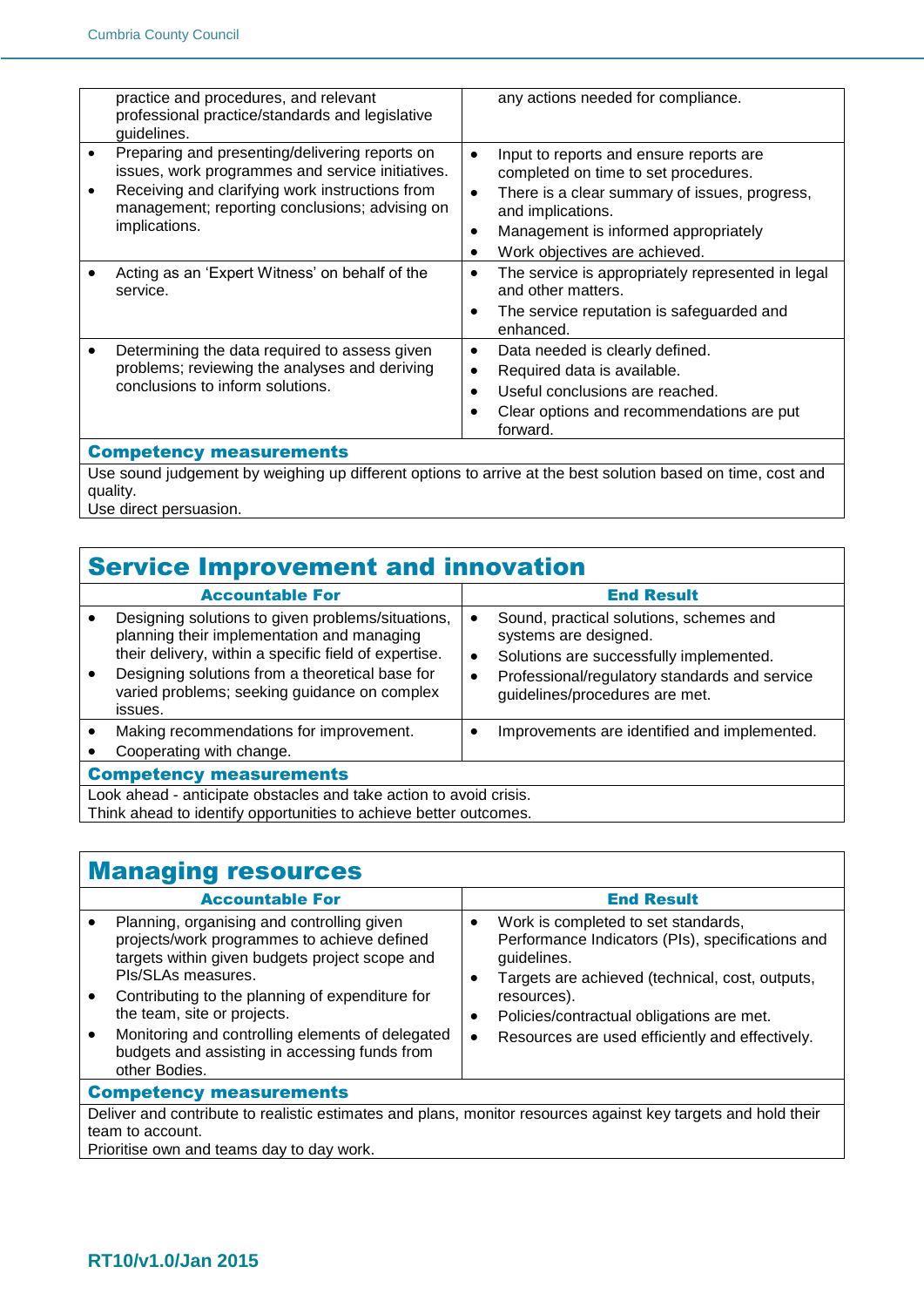## Customer and Community focused

| <b>Accountable For</b>                                                                                                              |           | <b>End Result</b>                                                                                                      |  |
|-------------------------------------------------------------------------------------------------------------------------------------|-----------|------------------------------------------------------------------------------------------------------------------------|--|
| Providing advice on the application of legislation,<br>policies and principles to customers, both pro-<br>actively and re-actively. | ٠         | Sound and constructive advice is given.<br>Input is made to service policies.<br>Concerns and benefits are identified. |  |
| Liaising with external stakeholders, suppliers and<br>customers.                                                                    | $\bullet$ | Customers are kept informed, explanation and<br>advice is given as appropriate.                                        |  |
| <b>Competency measurements</b>                                                                                                      |           |                                                                                                                        |  |

Work to exceed customer expectations and take full ownership of customer enquiries.

#### Qualifications, knowledge, experience and expertise

- Technical, vocational or part-professional qualification at vocational degree level or equivalent experience (NVQ 4).
- Registered qualification in some areas, where it is a requirement.
- Experience of managing/supervising staff and work allocation.
- Breadth and depth of knowledge regarding the service, relevant legislation and case law.
- Knowledge of health and safety and related legislation, procedures and policies and how they apply to the work area.
- Understanding of budget processes and organisational priorities.
- Knowledge of inward- and outward-facing Council issues.
- Good interpersonal skills including negotiating, conciliating, people management and motivating.
- Experience of implementing change.
- Political awareness.
- Knowledge of relevant standards, specifications, systems, guidelines, regulations and policies.
- Ability to tackle issues from a conceptual/theoretical base.
- ICT competent with skills relevant to the service area.
- May use specialised software and equipment.

# Cumbria County Council behaviours

The county councils behaviours explain how we need to perform Take responsibility<br>for our actions our roles, rather than what we need to deliver. They explain what behaviours are needed to move the council in the right direction for success. **Be committed For further information please**  to 'One Team' **see:- Count [www.cumbria.](http://www.cumbria/)** me in! Act with Communicate in **honesty** and<br>respect for<br>others a clear and construcctive way

Demonstrate a

positive<br>flexible attitude